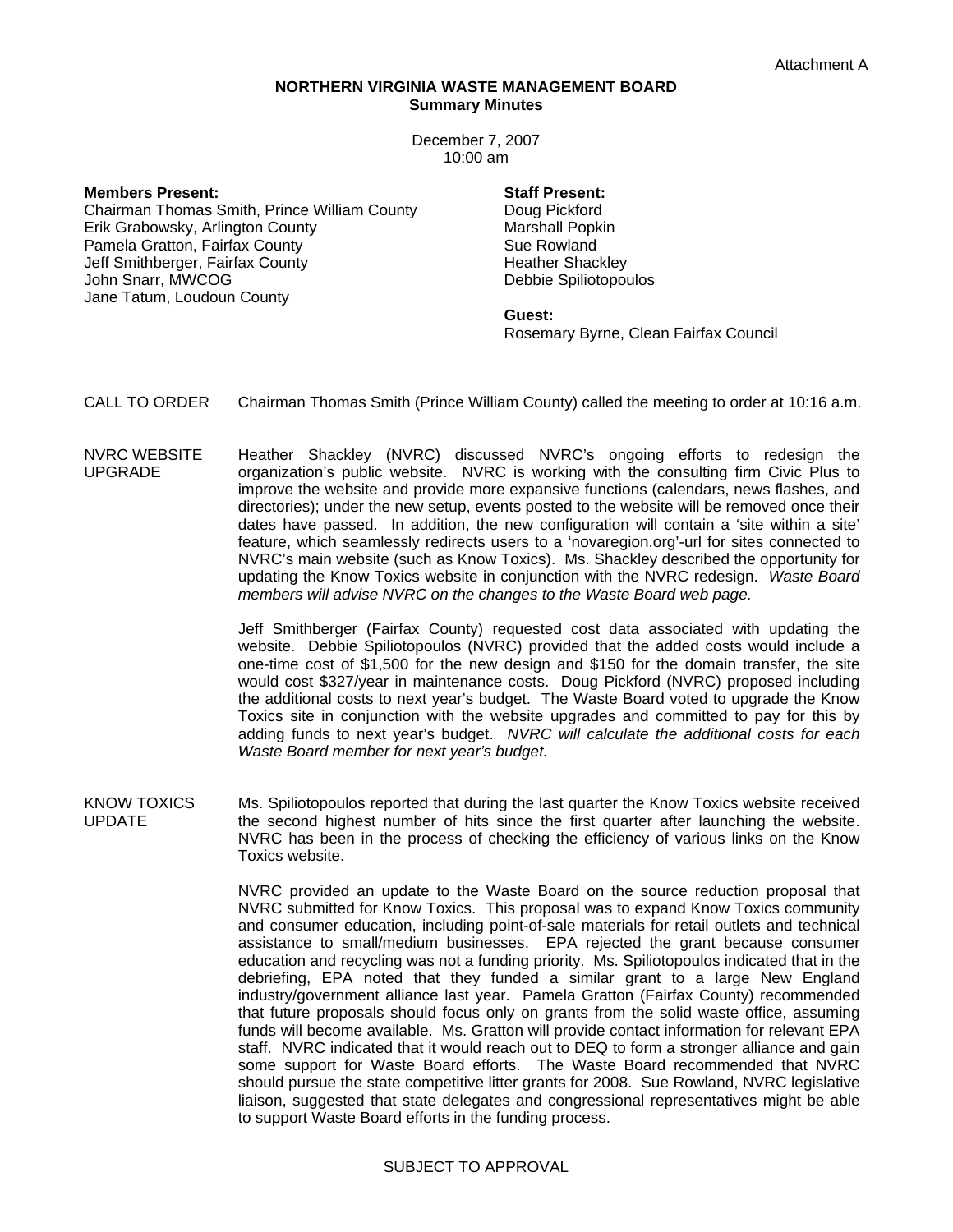Minutes of the Northern Virginia Waste Management Board Meeting December 7, 2007 Page 2

APPROVAL OF MINUTES

PLANNING

Mr. Smithberger moved to approve the minutes from the September 2007 meeting. Ms. Tatum seconded the motion and the Waste Board unanimously approved the September minutes.

ESTABLISHING A SUBCOMMITTEE Mr. Smith proposed establishing a planning committee to develop a five-year strategic plan for the Waste Board. The Waste Board voted to establish a Planning Committee. Mr. Smith recommended major localities and one to two of the small cities to participate in this committee, which will begin meeting in the early part of 2008. Ms. Spiliotopoulos will set up the group via email.

LEGISLATIVE UPDATE Ms. Rowland provided the Waste Board with an update of issues and planned legislation for the 2008 General Assembly session. The Virginia Joint Commission on Technology and Science (JCOTS) held two meetings on electronics recycling, with a third meeting scheduled for Monday, December 10. At this meeting, JCOTS was likely to recommend legislation related to their research of e-cycling.

> Ms. Rowland distributed a copy of a proposed bill developed by Delegate Plum related to a manufacturer responsibility program for the recycling of computer equipment and televisions. A delegate has not yet sponsored this legislation. The proposed Virginia legislation uses the existing Texas legislation with two key distinctions: 1) the VA legislation focuses on personal computer equipment and 2) the VA legislation includes provisions for televisions. The proposed legislation applies only to personal computers and televisions, and does not apply to business recycling and disposal of electronics. NVRC will direct any comments to Ms. Rowland and circulate issues to the Board.

> Ms. Rowland walked the Waste Board through a number of key provisions in the legislation.

- Lines 42-44 focus on the legislation's applicability.
- Lines 45-51 discuss where the legislation does not apply.
- Lines 153-154 state that retailers may sell inventory (without penalty) that accumulated before the Act's effective date.

Erik Grabowsky (Arlington County) asked about the February 2009 conversion date for televisions, a date prior to the proposed bill taking effect. Mr. Grabowsky asked whether vendors are required to have collection sites within 100 miles of their distribution locales. John Snarr (MWCOG) noted that many computer companies provide mail back services. Ms. Tatum noted that public expectations are growing for take back services

Ms. Gratton commented that the legislation does not require recycling; it only encourages voluntary recycling.

Ms. Rowland reported that the Governor's budget would be released on December 17, generating a number of bills. Key issues will include the pre Kindergarten education and the Governor's energy plan.

Ms. Spiliotopoulos asked members of the Waste Board to generate questions and recommendations (as necessary) for the proposed e-cycling legislation, which she will forward on to Ms. Rowland and the legislative committee. The Waste Board will reestablish the legislative subcommittee in early January to comment on legislation during the session,

RECYCLING Mr. Smith reported that the Virginia Recycling Market Development Council met on December 6 and recycling discussed tax credits and developing the glass market with new technology using cullet for road construction material.

> Ms. Spiliotopoulos reported that the NVRC approved a Cool Schools initiative based upon the cool counties program. Fairfax County was the first school system to approve the initiative in the region. Ms. Spiliotopoulos mentioned the Virginia Recycling Association initiative to encourage recycling in schools.

> The Waste Board expressed interest in reaching out to 2009 Environment Virginia

INITIATIVES